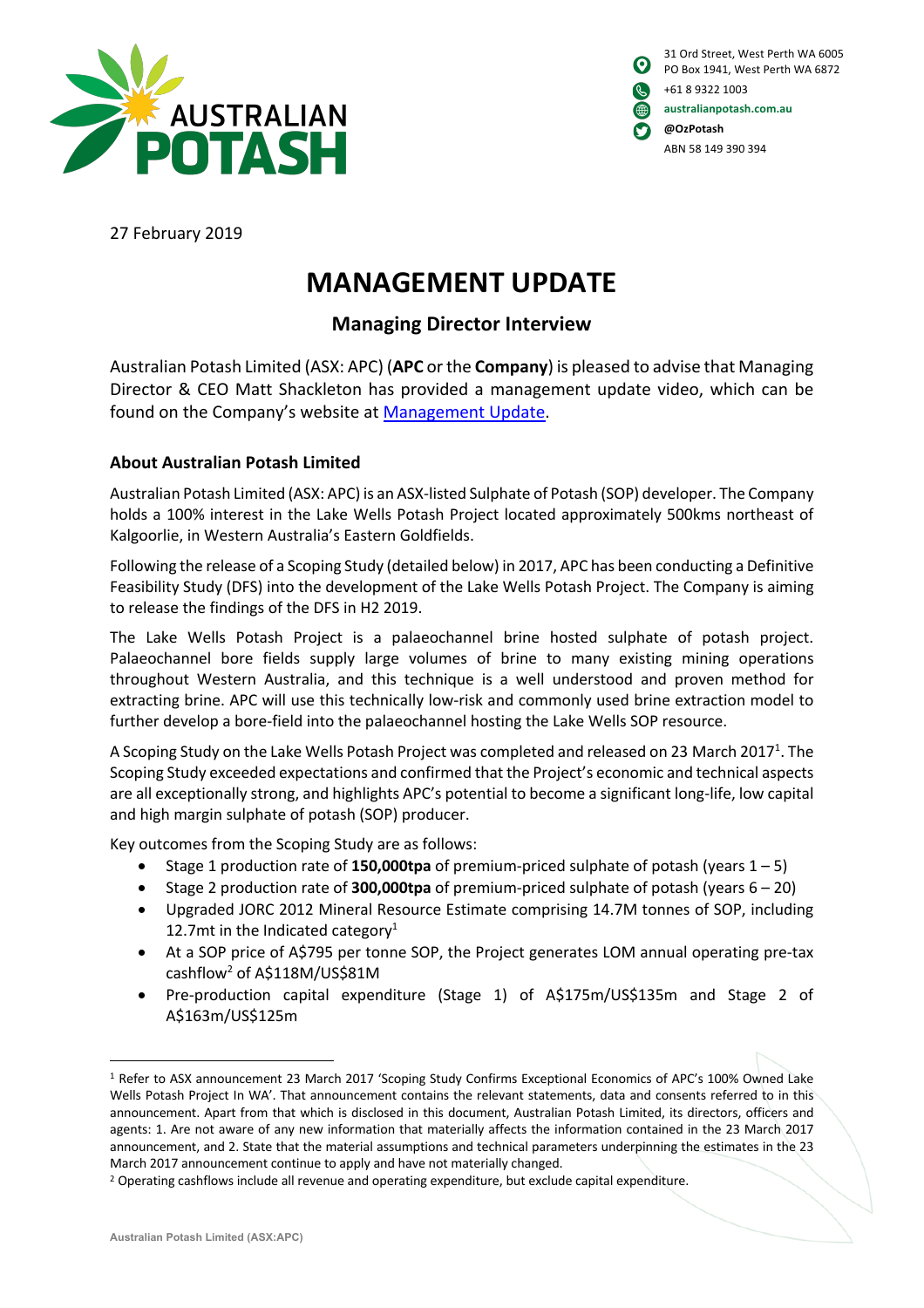• Life of Mine (LOM) is 20 years (inc. Stage 1 & Stage 2) –upside to LOM through continued exploration

#### **Forward looking statements disclaimer**

This announcement contains forward-looking statements that involve a number of risks and uncertainties. These forward-looking statements are expressed in good faith and believed to have a reasonable basis. These statements reflect current expectations, intentions or strategies regarding the future and assumptions based on currently available information. Should one or more of the risks or uncertainties materialise, or should underlying assumptions prove incorrect, actual results may vary from the expectations, intentions and strategies described in this announcement. No obligation is assumed to update forward looking statements if these beliefs, opinions and estimates should change or to reflect other future developments.

#### **Competent persons statement**

The information in the announcement that relates to Exploration Targets and Mineral Resources is based on information that was compiled by Mr Duncan Gareth Storey. Mr Storey is a Director and Consulting Hydrogeologist with AQ2, a firm that provides consulting services to the Company. Neither Mr Storey nor AQ2 own either directly or indirectly any securities in the issued capital of the Company. Mr Storey has 30 years of international experience. He is a Chartered Geologist with, and Fellow of, the Geological Society of London (a Recognised Professional Organisation under the JORC Code 2012). My Storey has experience in the assessment and development of paleochannel aquifers, including the development of hypersaline brines in Western Australia. His experience and expertise are such that he qualifies as a Competent Person as defined in the 2012 edition of the "Australian Code for Reporting of Exploration Results, Mineral Resources and Ore reserves". Mr Storey consents to the inclusion in this report of the matters based on this information in the form and context as it appears.

For further information, please contact:

#### **Matt Shackleton Rueben Hale**

Managing Director & CEO Media Enquiries

m.shackleton@australianpotash.com.au rueben.hale@halepalmer.com

 $\Box$  +61 (0) 438 319 841  $\Box$  +61 (0) 437 736 098